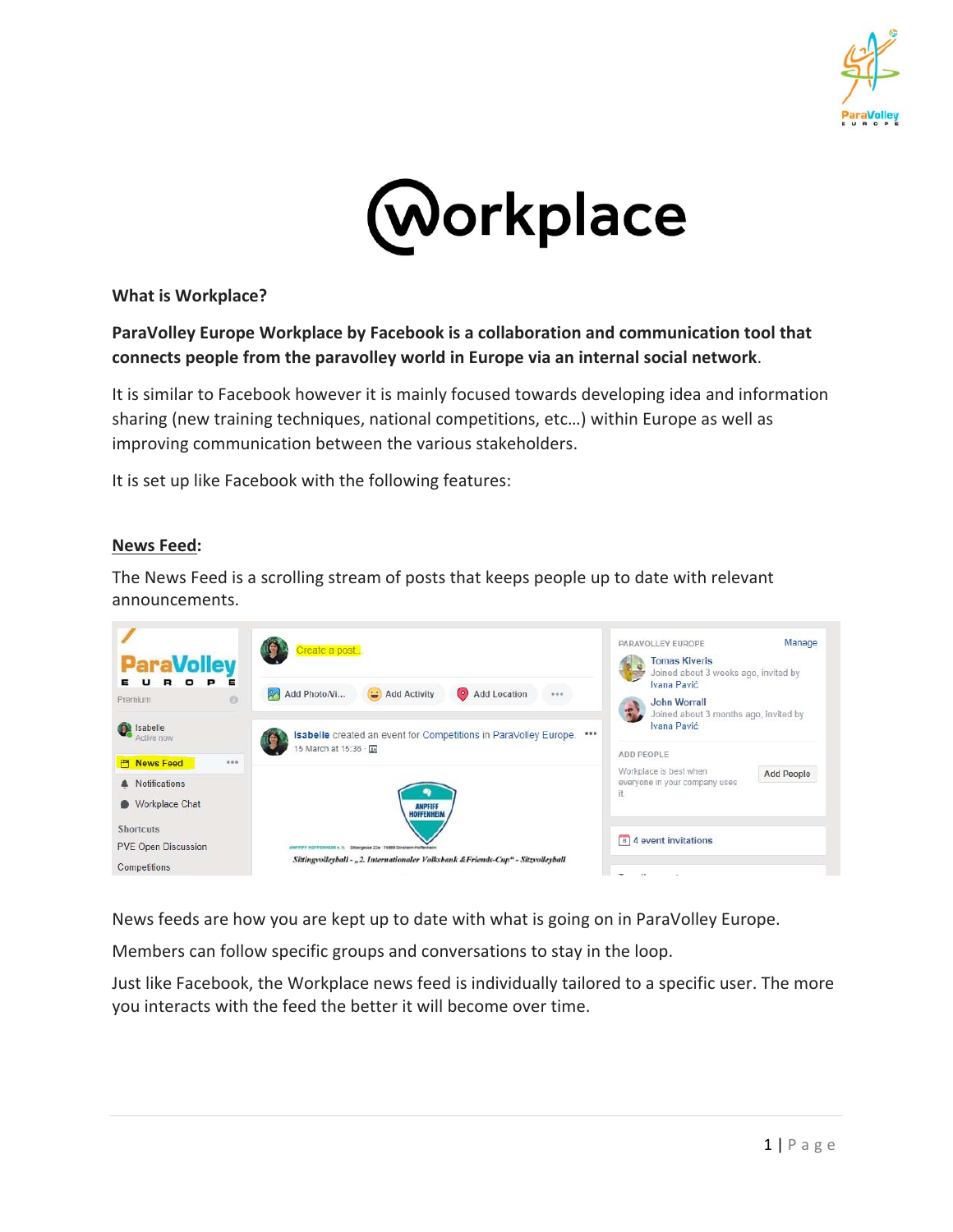You can create your own post to be published in a relevant group.

Before you publish any information, please make sure it is relevant to the audience you are targeting and that it gives useful information to the intended group.



You can ask questions, sharing best practices, ask for recommendations, request information on various topics… etc…

Please remember Workplace is not Facebook; therefore any funny videos or jokes or any posts of this kind should not be posted there. Only posts that are linked to paravolley in Europe and its development should be published. If you are not sure if what you want to publish meets our requirements, please do not hesitate to ask us.

# **Groups:**

Groups are shared collaboration spaces where people can upload documents, leave comments, manage projects, and get work done with other members.



Groups are the best way to organise the types of conversations that occur within Workplace. Commenting allows the members to join in and communicate their opinions about important updates or announcements.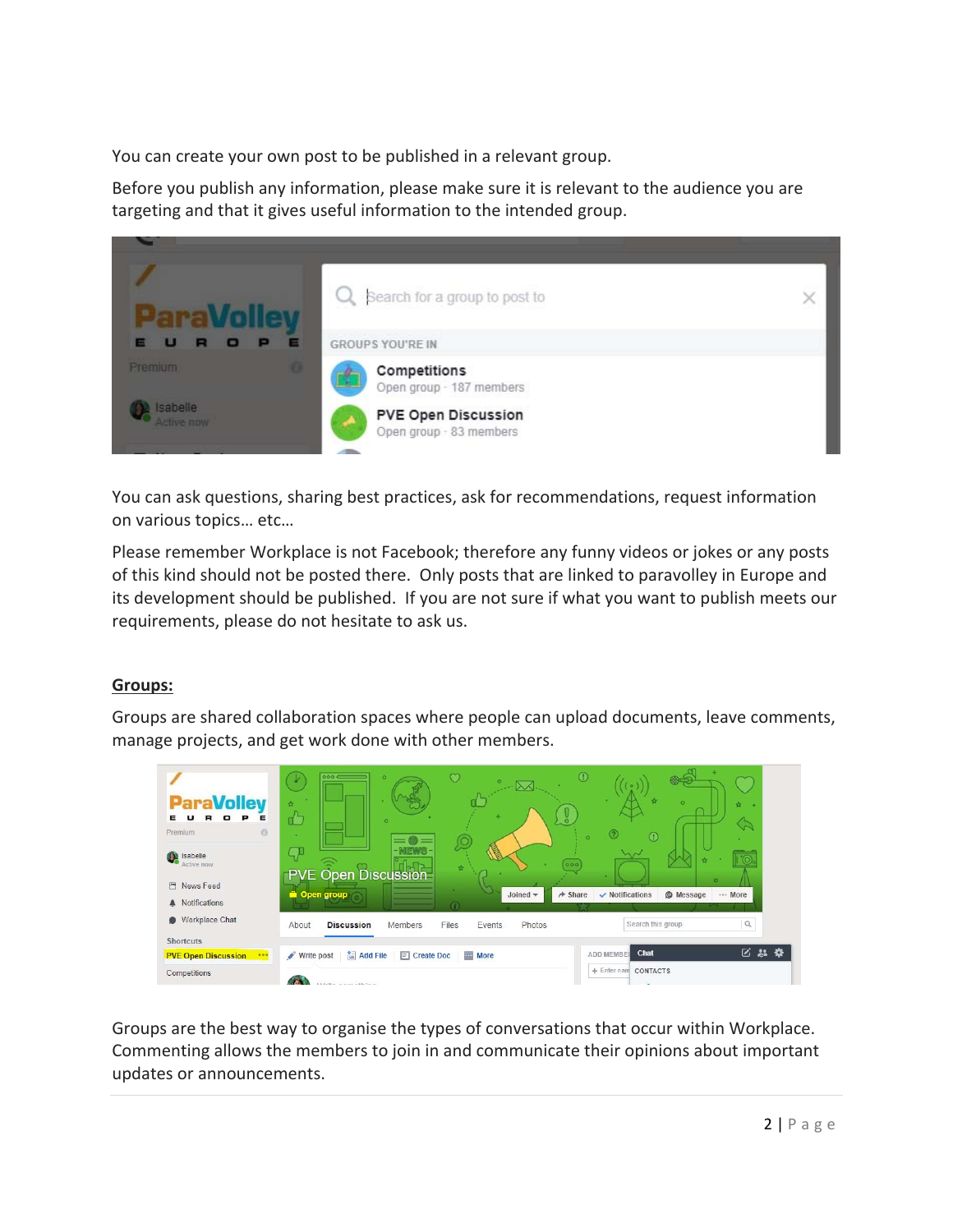Groups can be public (for the entire organisation), or private (limited to certain teams or team members only).

When you join Workplace, you have the possibility to join already created groups or based on your "position", the administrator might have already added you to groups relevant to you.

### **Workplace Chat:**

Workplace Chat is an instant messaging tool that allows text, voice calls or video conferencing with up to 50 members.

Workplace chat gives your team the ability to communicate with one another directly. Team members can have one on one conversations or set up a group message.



Chat lets the team send text, files, images, video messages, audio clips, etc. to anyone within the organisation.

### **Events:**

Events can be created within Workplace for important gatherings or in more specific cases like in the **Competitions group**, inform members about the competitions taking place all over Europe.

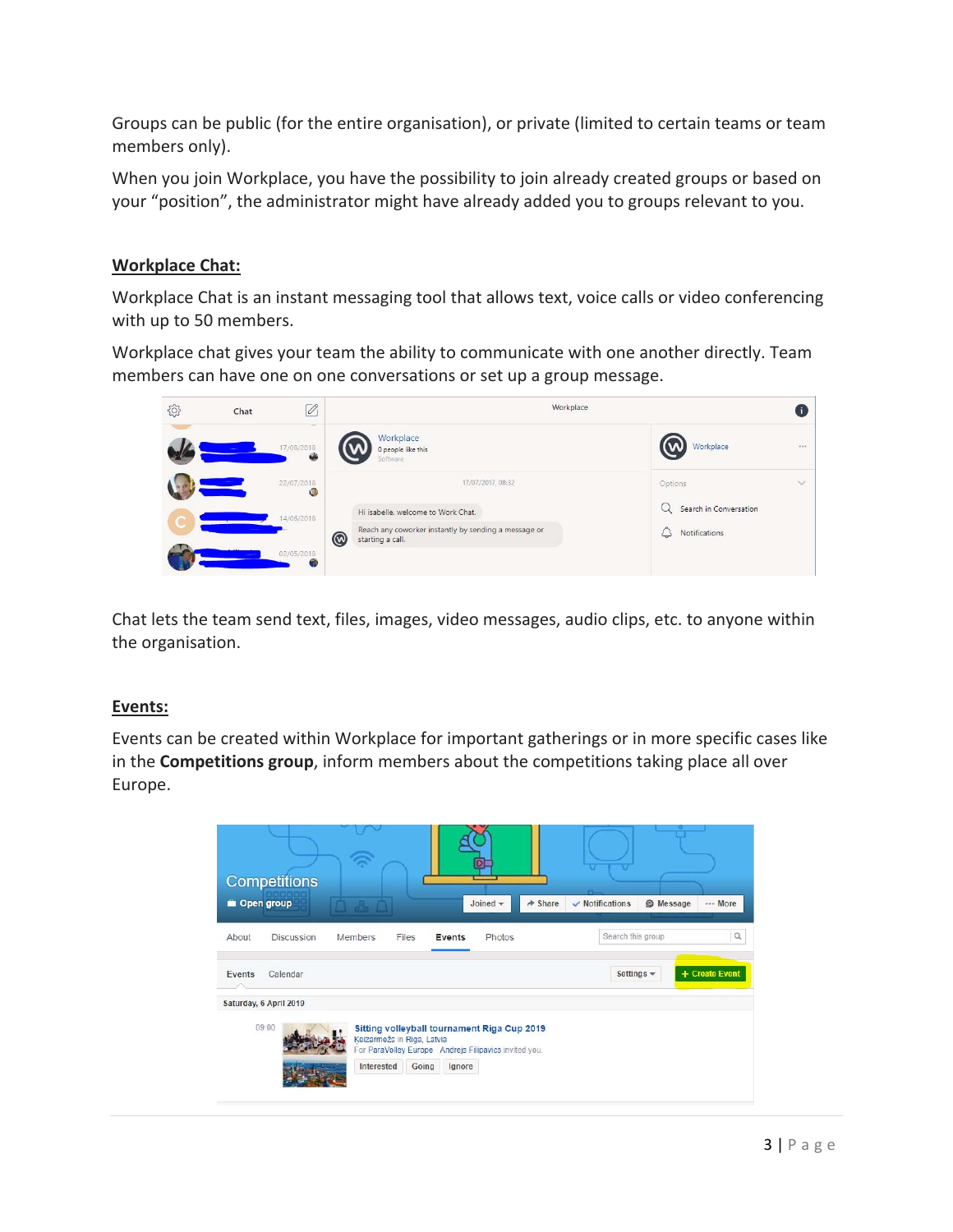Members can respond with whether or not they will be attending and keep track of when important events are happening around the organisation.

It is a good tool to find out what activities are taking place within Europe.

#### **People Directory:**

Find colleagues, build connections, and collaborate more effectively with a searchable database of profiles.

| Q<br>Search for anything or filter by profile fields |         |                           |                           |
|------------------------------------------------------|---------|---------------------------|---------------------------|
| Name 14                                              |         | Job title & department 14 | Location and phone number |
| Adam Malik                                           | da.     | Unknown                   | <b>Unknown</b>            |
| Adnan Kološ                                          | άħ      | Unknown                   | Unknown                   |
| Aleksander Osvyannikov                               | $5 - 3$ | Unknown                   | <b>Unknown</b>            |

When you access Workplace, please make sure you fill in your personal information so that people know who you are and what your responsibilities are.